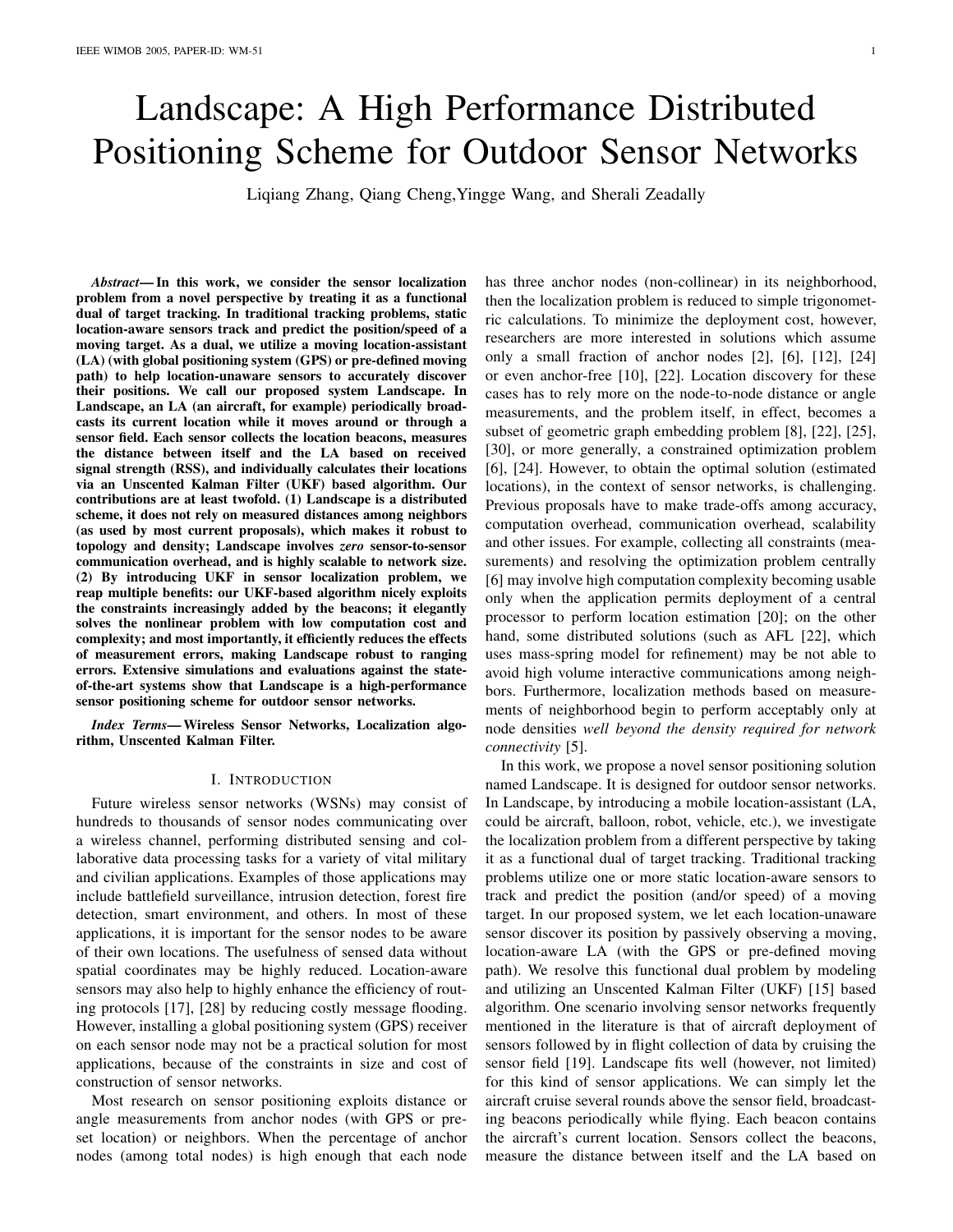the received signal strength (RSS), and individually "track" its own position through the proposed UKF-based algorithm. Landscape has significant benefits compared to other methods applicable for outdoor sensor networks:

- *Landscape is fully-distributed and localized making it highly scalable*. Each node discovers its location with its own measurements and calculations. There is no intersensor communications and dependencies. It is applicable to large areas of sensor networks with arbitrary densities.
- LA broadcasts the beacons and the sensor nodes listen passively. *There is no interactive sensor-to-sensor communications involved in this process, which not only saves the sensor's energy, but also lessens the channel congestion*. Approaches based on the neighborhood measurements cannot totally avoid message flooding [26], [27].
- *Landscape relies on radio-frequency (RF) RSS to measure distance*. It does not require the sensor node to be equipped with any ultrasound receiver or antenna array which is needed for time difference of arrival (TDoA) or angle of arrival (AoA) measurements. It does not have any synchronization requirement on the network, which may be needed for Time of Arrival (ToA) measurement.
- *Landscape uses UKF-based algorithms which introduce only moderate computational cost*, compared to other sequential techniques such as Monte Carlo based methods [7], [12], [16]. Landscape provides cost-accuracy flexibilities. Each sensor node may use less beacons (less computations) for a lower accuracy, or vice versa.
- *Landscape is robust to range-errors*. Our simulations show that it gives satisfactory result with low computational cost (and improves further with more beacons) even when range errors is up to 20%.
- *Landscape is suitable to arbitrary network topologies*, and can be used for sensor networks deployed in complex outdoor environments, thanks to the absence of sensorto-sensor connectivity requirement.

Extensive simulations have been conducted to study the performance of Landscape. We have used MDS-MAP [26], [27] as a reference for evaluation purposes, because MDS-MAP represents a state-of-the-art approach to sensor localization based on neighborhood measurements. *Extensive simulations reveal that Landscape gives better results than MDS-MAP with less computation and communications cost*.

The rest of this paper is organized as follows: the next section presents the related work. We describe our proposed approach in Section 3 and 4. Performance evaluations of our proposed system are presented and discussed in Section 5. Section 6 presents our concluding remarks.

#### II. RELATED WORK

Sensor localization has attracted significant research effort in recent years, and various approaches have been proposed [2], [6], [4], [10], [12], [22], [24]. The majority of them assume that a small fraction of the nodes (called anchors or beacons) have a priori knowledge of their locations. Most of them also follow a common process for location discovery: The

first phase is to make the estimation of distances or angles to anchors or other neighboring nodes, which is often called ranging. The second phase is to estimate positions based on the ranging measurements. Some proposals have an optional third phase, which is to refine the position estimations utilizing the local [24], [27] or global information [26]. There are different ways to categorize the existing approaches by the techniques used in these phases. We made a thorough survey of existing methods by classifying the existing methods according to the raging techniques (ToA/TDoA, AoA, and RSS) in our technical report (online) [31]. In this paper, however, due to the space limitation, we only present a brief review of some most related work. A short discription on MDS-MAP related algorithms [26], [27] is given in the following subsection, then we take a glance at Bayesian techniques for robot location estimations.

# *A. Multidimensional Scaling for Localization*

Multidimensional scaling (MDS) [1] has recently been successfully used to resolve sensor localization problem [26], [27], [13]. MDS can be seen as a set of data analysis techniques that display the structure of distance-like data as a geometrical picture [1]. One main advantage in using MDS is that it can always generate relatively high accurate position estimation even based on limited and error-prone distance information [13]. Shang et al. first proposed MDS-MAP to use MDS in sensor location problem in [26]. MDS-MAP is a centralized algorithm, which consists of three steps:

- 1) Compute shortest paths between all pairs of nodes in the sensor field. The shortest path distances are used to construct the distance matrix for MDS.
- 2) Apply classical MDS to the distance matrix, retaining the first 2 (or 3) largest eigenvalues and eigenvectors to construct a 2D (or 3D) relative map.
- 3) Given sufficient anchors (3 or more for 2D, 4 or more for 3D), transform the relative map to an absolute map based on the absolute positions of anchors.

MDS-MAP(P) [27] is an improved version of MDS-MAP. In MDS-MAP(P), individual nodes compute their own local maps using their local information (the range of the local map may contain one-hop or two-hops neighbors) and then the local maps are merged to form a global map. If an optional refinement process is used for each local map before merging, the algorithm is called MDS-MAP(P,R).

MDS-MAP(P,R) has been shown to have very impressive performance [27]. For a random uniform sensor network with 6 anchors and connectivity equal to 20, when the proximity is used, the median location error of MDS-MAP(P,R) is less than 20% of the radio range; and when the range is used with 5% error, the median location error could be less than 5%.

#### *B. Bayesian Techniques for Robot Localization*

Bayesian techniques have been widely investigated in the context of robot localization [9], [11]. Recently, grid based Markov localization [3], particle filter (a.k.a. sequential Monte Carlo) [7], real-time particle filters [16] have been proposed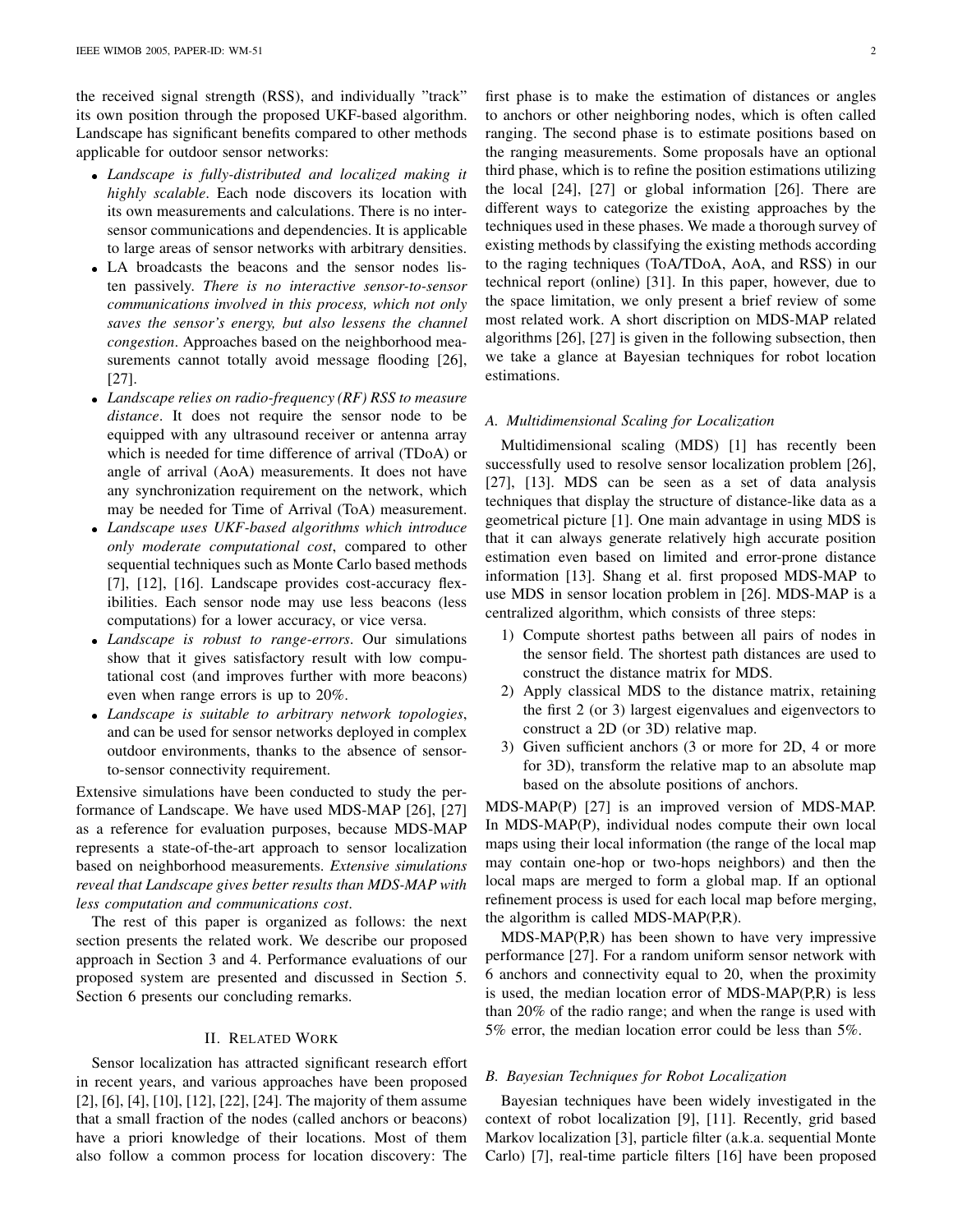and shown to be successful for robot location estimation. These Bayesian techniques generally require intensive computation power. There are substantial differences between robot localization and sensor node positioning. First, while robot localization locates a robot in a predefined map, localization in sensor networks works in a free space or unmapped terrain. Second, while a robot can acquire accurate range, bearing and orientation measurements to landmarks simultaneously with relatively expensive equipment, small sensor nodes cannot. Third, a robot has much more computation power than a sensor node, and is able to execute complicated location algorithms.

While our work was in progress, we noticed an interesting work done by Hu and Evans called MCL (Monte Carlo Localization) [12]. Inspired by the techniques used for robot localization, they first proposed to use sequential Monte Carlo (SMC) method for mobile sensor node localization. Our work is different from theirs in several aspects. (1) MCL requires a certain percentage of mobile anchors to work well, and it is designed for mobile sensor nodes. Landscape needs only one mobile LA, and is mainly for static sensor networks. (2) MCL utilizes only proximity measurement, with the location estimation coarse-grained and bounded. In contrast, Landscape exploits range measurement and is able to acquire high accuracy. (3) With SMC requiring intensive computation power, upgrading MCL for range measurements might be impractical, because that would highly increase the computation cost of MCL. To the best of our knowledge, we are the first to utilize UKF [14] in location estimation, which is easy to implement and has high accuracy in the presence of nonlinear observation functions and non-Gaussian distributions. The approximations to the nonlinear functions can be accurate to the second-order Taylor expansion for arbitrary distributions, while the computations are well controlled and comparable to linearization.

# III. LANDSCAPE LOCALIZATION METHODOLOGY AND MODEL

## *A. Landscape Methodology*

In this paper, we design our sensor localization system Landscape with a location assistant (LA), e.g., an airplane, a mobile robot, a vehicle, a balloon, etc. The LA can be the carrier disseminating the sensor nodes. Our key idea is to treat the sensor localization as a functional dual to the target tracking problems. In target tracking, one (or more) locationaware sensor node estimates the position (and optionally, velocity and acceleration) of a moving target based on the measurable distances or AOAs. As a functional dual, each location-unaware sensor node utilizes the measured RSS to estimate its own position aided by the location-aware LA. From this novel perspective, our Landscape system exploits varying positions of the LA and the corresponding sensor-to-LA distances to dynamically determine the positions of sensor nodes.

Specifically, we determine the sensor localization based on the RSS. An LA is equipped with the GPS or follows a predefined path, so that its instant positions are available. It broadcasts messages via RF to the sensors. Each sensor is equipped with a receiving antenna, which can measure the RSS to dictate its distance to the LA. Then the sensor position is determined by solving the associated state evolvement and observation dynamics of the positions of the LA and the measured distances.

## *B. Landscape Localization Model*

For the localization described above, we define the state variable as the (unknown) 3-D position of a specific sensor node,

$$
\mathbf{x}(n) = \{x_1(n), x_2(n), x_3(n)\}.
$$
 (1)

And we have the following dynamic state and observation equations:

$$
\mathbf{x}(n) = \mathbf{f}(\mathbf{x}(n-1)) + \mathbf{w}(n),
$$
  
\n
$$
\mathbf{y}(n) = \mathbf{g}(\mathbf{x}(n)) + \mathbf{v}(n),
$$
\n(2)

where  $f()$  and  $g()$ , respectively, are state evolvement and observation functions.  $f()$  may be linear or nonlinear depending on application scenarios, while  $g()$  is usually highly nonlinear.  $w(n)$  and  $v(n)$  are state and observation noise sequences.

One interesting application considers static sensor localization, where the positions of the sensors remain unchanged after deployment. That is, the state dynamics  $f()$  governing the sensor positions are simply the identity functions:

$$
\mathbf{x}_i(n+1) = \mathbf{x}_i(n) + \mathbf{w}_i(n), \quad 1 \le i \le 3. \tag{3}
$$

with  $w_i(n)$  modeling the small position perturbation due to the wind or other environmental effects. Our algorithm can be extended to mobile sensors by incorporating time-varying state dynamics, which is one of our future research lines.

The state dynamics on the LA are controlled or programmed in advance, which can be delivered to sensor nodes. Equipped with accurate GPS, the LA knows its current location. The current position can be transmitted through RF signal to the ground sensors. The following observation model is commonly used in practice:

$$
y(n) = \sqrt{(\Delta x(n))^{2} + (\Delta y(n))^{2} + (\Delta z(n))^{2} + v(n)}.
$$
 (4)

Here  $\Delta x(n) = x^t(n) - \mathbf{x}_1(n), \Delta y(n) = y^t(n) - \mathbf{x}_2(n),$  $\Delta z(n) = z^t(n) - \mathbf{x}_3(n)$ .  $(x^t(n), y^t(n), z^t(n))$  is the current 3-D position of the LA, measured using GPS or controlled by the pre-defined path. And  $v(n)$  models the observation error, which usually comes from the RF distance estimations or the perturbations to the LA positions. We assume  $w(n)$  and  $v(n)$ are zero-mean uncorrelated noise processes.

In general, as long as the LA knows its own instant position and broadcasts this information to the sensors, each sensor can use our algorithm to locate itself with the on-line estimations. The estimation improves with accumulated observations and recursive update. No inter-sensor or sensor-to-LA communications is needed. Specifically, we require the LA to broadcast RF messages to the sensors with constant time intervals, in which the current LA position  $(x^t(n), y^t(n), z^t(n))$  is contained,

$$
[x^t(n), y^t(n), z^t(n)]^T = \mathbf{h}(n\Delta T; x, y, z), \tag{5}
$$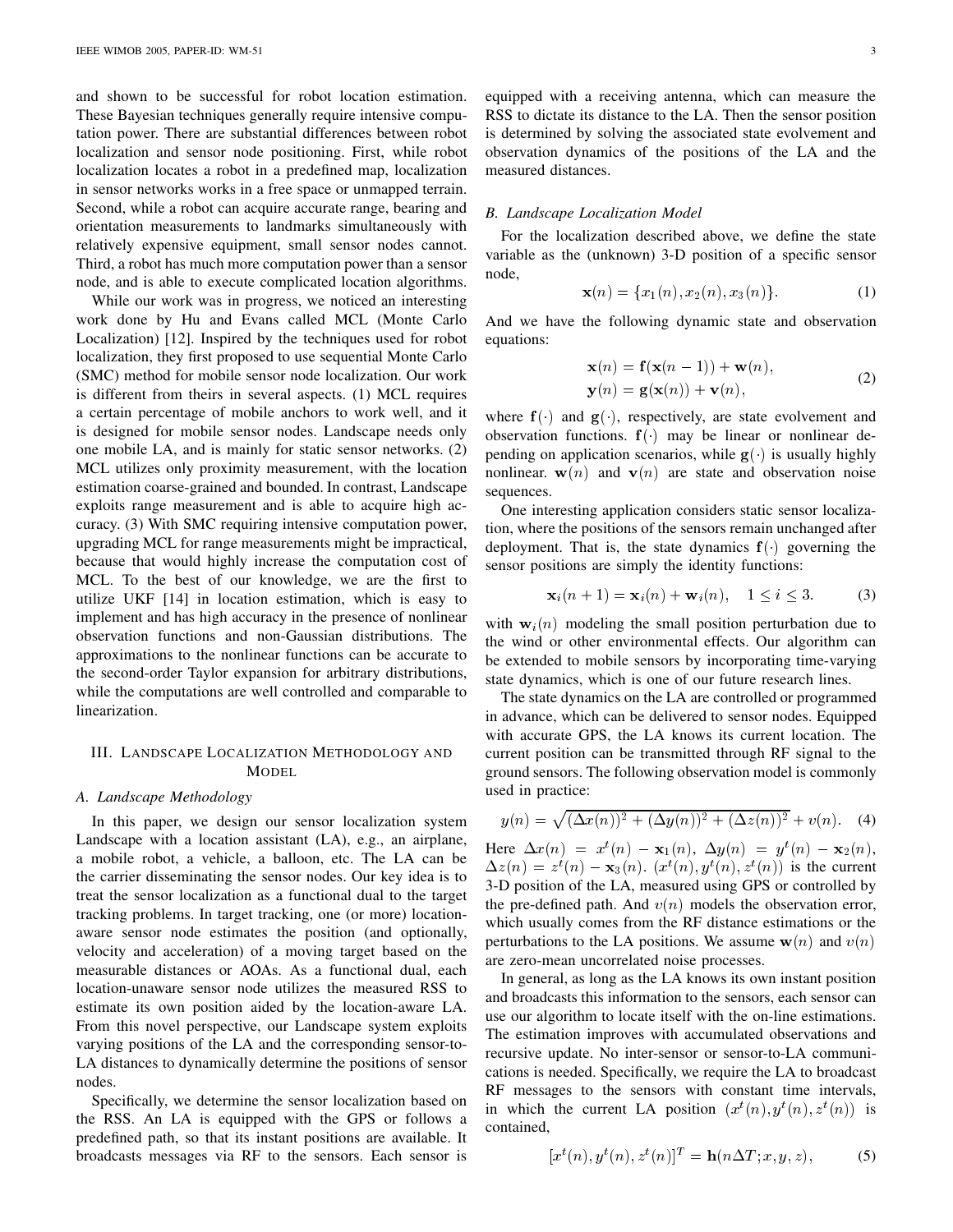where  $\Delta T$  is the time interval of broadcasting, and  $\mathbf{h}(\cdot)$  is the locus of the LA. In practice, we often encounter those applications with a sensor network deployed approximately on a plane. In this case, we are mainly interested in estimating the planar sensor positions. We design the LA to move on a 2-D plane parallel to the sensors, then  $c_z - \mathbf{x}_3(n) \stackrel{\triangle}{=} \Delta h$ . 3) This design is useful for the planar sensors, and reduces the estimation from  $3-D$  to  $2-D$ . The third equation in the state process (3) may be ignored. In Landscape, we apply the unscented Kalman filter (UKF) which is an elegant and computationally efficient recursive state estimation technique and well suited to our applications.

# IV. LANDSCAPE STATE ESTIMATION VIA UNSCENTED KALMAN FILTER

Our Landscape localization system aims at improving the sensor localization by iteratively updating the position estimates with the current observations. For the system models defined in the previous section, on-line state estimation need be performed. Kalman filters and their variants have been designed for this purpose, but their actual performance depends heavily on the evolvement and observation equations, as well as the nature of the noise sequences. Due to the nonlinearity of the observation equation, which is the rooted-sum-of-squares of position difference, standard Kalman filter (KF) is not suitable to our applications. Neither is the extended Kalman filter (EKF), the first-order approximation to the nonlinear system that is often plagued by the empirical linearization. For the nonlinear observation function  $g(.)$ , the unscented transformation (UT) [14], [18] is an elegant approach to providing higher-order approximations. It can accurately compute the statistical mean and variance up to the third-order of Taylor series expansion of  $g( )$  for Gaussian noise sequences, or the second-order for arbitrary noise distributions. Higher-order approximation can also be captured with extended algorithms [15]. At the same time, UT uses the same order of calculations as linearization. We shall apply the unscented Kalman filter (UKF) [14] in our Landscape system.

#### *A. Unscented Transformation*

The UT has been developed to handle low-order statistics of random variables that undergo a nonlinear transform  $q(\mathbf{x})$ . The knowledge of higher order information can also be partially incorporated into the  $sigma$  point set. Let  $D_x$  be the dimension of x,  $\mu_x$  be the mean, and  $K_x$  be the variance matrix, the UT calculates the first two moments in the following way:

1) Generate a set of sigma points  $S = {\mathbf{x}_k, W_k : k =$  $(0, \dots, 2D_x)$ , with  $W_0$  denoting the weight on the mean point:

$$
\mathbf{x}_{0} = \mu_{x}, \quad W_{0} = W_{0},
$$
\n
$$
\mathbf{x}_{k} = \mu_{x} + \left(\sqrt{\frac{D_{x}}{1 - W_{0}} K_{x}}\right)_{k}, \quad W_{k} = \frac{1 - W_{0}}{2D_{x}}, \quad \text{(6)}
$$
\n
$$
\mathbf{x}_{k+D_{x}} = \mu_{x} - \left(\sqrt{\frac{D_{x}}{1 - W_{0}} K_{x}}\right)_{k}, W_{k+D_{x}} = \frac{1 - W_{0}}{2D_{x}}
$$
\nfor  $k = 1, \dots, D_{x}$ .

2) Propagate the sigma points through the nonlinear transformation

$$
\mathbf{y}_k = g(\mathbf{x}_k), \quad k = 0, \cdots, 2D_x. \tag{7}
$$

3) Calculate the mean and variance of the transformed points

$$
\mu_y = \sum_{k=0}^{2D_x} W_k \mathbf{y}_k,
$$
  
\n
$$
K_y = \sum_{k=0}^{2D_x} W_k (\mathbf{y}_k - \mu_y) (\mathbf{y}_k - \mu_y)^T.
$$
\n(8)

The UT can capture the first two statistical moments up to the second-order of the Taylor series.

#### *B. Unscented Kalman Filter*

The Unscented Kalman Filter (UKF) embeds the UT into the KF's recursive prediction and update structure. The general formulation expands the state vector with the process and observation noise  $\mathbf{x}^{a}(n) = [\mathbf{x}^{T}(n), \mathbf{w}^{T}(n), \mathbf{v}^{T}(n)]^{T}$ . The resultant augmented vector is of dimension  $D_a = D_x + D_w + D_v$ . The process and observation models for the augmented vector  $\mathbf{x}^a(n)$  from (2) are

$$
\mathbf{x}^{a}(n) = \mathbf{f}^{a}(\mathbf{x}^{a}(n-1)),
$$
  
\n
$$
\mathbf{y}^{a}(n) = \mathbf{g}^{a}(\mathbf{x}^{a}(n)).
$$
\n(9)

The UKF is implemented as follows [14]:

1) Initialization:

$$
\mathbf{x}^{a}(0) = [\mathbf{x}^{T}(0), \mathbf{0}, 0]^{T}, K^{a}(0) = Diag(K_{0}, Q, R),
$$
\n(10)

where  $Q$  and  $R$ , respectively, are the variances for noise processes  $\mathbf{w}(n)$  and  $\mathbf{v}(n)$ .

- 2) Iteration for  $n$ :
	- a) Applying sigma points procedure to the augmented system (9), and the resulting sigma points are  $\{ {\bf x}_k^a(n), W_k : k = 0, \cdots, 2{D_a} \}.$
	- b) Prediction:

$$
\mathbf{x}_{k}^{a}(n) = \mathbf{f}^{a}(\mathbf{x}^{a}(n-1)), \qquad (11)
$$

$$
\mu_x^a(n) = \sum_{k=0}^{n} W_k \mathbf{x}^a(n),\tag{12}
$$

$$
K^{a}(n) = \sum_{k=0}^{2D_{a}} W_{k}(\mathbf{x}^{a}(n) - \mu^{a}(n))
$$
 (13)

$$
\times (\mathbf{x}^{a}(n) - \mu^{a}(n))^{T},
$$
  

$$
\mathbf{y}(n) = \mathbf{g}^{a}(\mathbf{x}^{a}(n)),
$$
 (14)

$$
\mu_y(n) = \sum_{k=0}^{2D_a} W_k \mathbf{y}(n).
$$
 (15)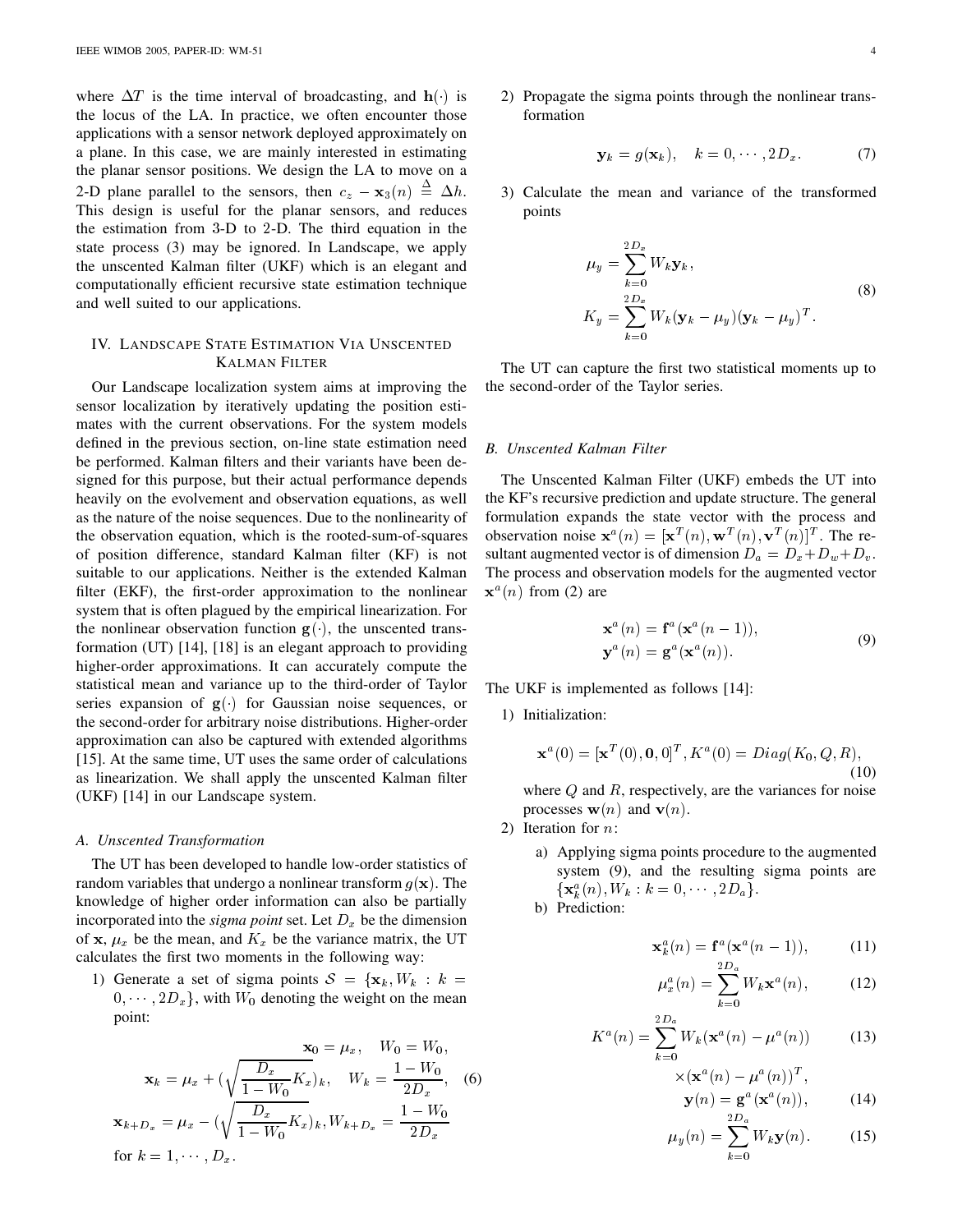c) Update:

$$
P_y^a(n) = \sum_{k=0}^{2D_a} W_k(\mathbf{y}(n) - \mu_y(n))
$$

$$
\times (\mathbf{y}(n) - \mu_y(n))^T, \quad (16)
$$

-

$$
P_{xy}^a(n) = \sum_{k=0}^{2D_a} W_k(\mathbf{x}^a(n) - \mu_x^a(n))
$$

$$
\times (\mathbf{y}(n) - \mu_y(n))^T, \qquad (17)
$$

-

 $-1$ 

 $\sim$  1

$$
W(n) = P_{xy}^{a}(n) (P_y^{a}(n))^{-1}, \quad (18)
$$
  

$$
\mu(n) = \mu(n-1)
$$

 $\sim x + y - \sim x + y$ 

$$
W(n)(\mathbf{y}(n) - \mu_y(n)), \qquad (19)
$$

$$
K_x(n) = K^a(n) - W(n)P_u^a(n)W^T(n).
$$
 (20)

-

With the same order of calculations as the EKF, the UKF can approximate the second-order Taylor series expansion for arbitrary distributions. In contrast, the EKF can only approximate the first order; therefore, the UKF is much more accurate, as demonstrated by many applications [14] [18]. Compared to particle filtering (PF), the UKF uses a deterministic set of sigma points instead of a large number of particles. Thus, the UKF can be implemented in a well controlled manner. Because of its implementation simplicity and high accuracy, we exploit the UKF for state estimation in our Landscape localization system.

## V. PERFORMANCE EVALUATION

# *A. Evaluation Scenario*

As presented in previous sections, Landscape does not rely on how sensor nodes are distributed and does not have specific requirements on the LA's moving trajectory. However, for simulation purpose, we have selected a simple scenario. We use a square sensor field  $(1000 \text{ by } 1000)$  with  $(0,0)$ , (0, 1000), (1000,1000), and (1000, 0) as the four corners. Unless explicitly specified, 200 sensor nodes are uniformly and randomly deployed in the sensor field. We let an aircraft or a balloon be the LA. As shown in Figure 1, the LA hovers over the sensor field on a 2-D plane parallel to the sensor field, moving around following a circle track with (500, 500) as the center and 700 as the radius. The height of the airplane is a constant value, for which we used 100 feet here. The LA periodically broadcasts beacon samples to sensor nodes. Each beacon sample contains the transmitting power of this beacon and the LA's current location. In this scenario, the location of the LA at time step  $n (n > 1)$  is simply:

$$
x^{t}(n) = c_x + R_{LA} \cos(2\pi/samples\_per\_round * (n-1)),
$$
  
\n
$$
y^{t}(n) = c_y + R_{LA} \sin(2\pi/samples\_per\_round * (n-1)),
$$
 (21)  
\n
$$
z^{t}(n) = c_z.
$$

where  $c_x$ ,  $c_y$ , and  $c_z$  are 500, 500, and 100 respectively, and  $R_{LA}$  is 700. We assume that the LA broadcasts same number  $(samples per_{round})$  of beacon samples in each round. In the evaluation scenario, we assume that the LA has a large radio range, so that the beacons can be utilized to a maximum by the sensor nodes. This is a reasonable assumption, however, since



Figure 1. Evaluation Scenario.

the LA does not have the energy constraint as for sensor nodes. No specific requirement is placed on sensor's radio range.

We assume distance measurements have Gaussian noise [26], [27]. A random noise is added to the true distance as following:

$$
\hat{d} = d * (1 + randn(1) * range_error)
$$
 (22)

where  $d$  is the true distance, and  $\tilde{d}$  is the measured distance, range error is a value between [0,1], and  $randn(1)$  is a standard normal random variable.

# *B. Evaluation Metrics and Parameters*

We code Landscape in Matlab for simulation purposes. To make our proposal comparable to other positioning schemes, we have interfaced our algorithm to the localization simulation toolkit designed as part of Berkeley's Calamari project [29]. We selected MDS-MAP as a reference for performance evaluation, since to the best of our knowledge, MDS-MAP is one of the algorithms which give the best overall performance among other neighborhood-measurement based approaches. Three performance metrics are generally considered for sensor localization:

- **Accuracy:** The accuracy of sensor positioning is usually presented by the average distance between estimated position to true position. For neighborhood-measurement based approaches (including MDS-MAP), this value is often normalized to the radio range of sensor node. Since Landscape does not depend on network connectivity (average number of neighbors), and sensor node may hold different radio range than LA, it is more suitable to use absolute (un-normalized) value in our case. However, for comparison purpose, we present results (error) in relative (normalized) value if necessary.
- $\overline{z}$  information and make the comparison more intuitive, we **Computation Overhead:** In Landscape, each sensor individually estimates its position, thus its computation complexity is  $\bigcap (n)$  (*n* is the number of the nodes); which is same as MDS-MAP(P) [27]. However ,to get more compared the CPU time used by these two algorithms. All simulations are conducted on a DELL Precision M50 (1.8-GHz mobile Pentium 4-M processor, 256 MB DDR SDRAM) laptop with Matlab 7.0 installed. Simulations are both conducted with Calamari simulation toolkit [29], and execution time is averaged over each node in seconds.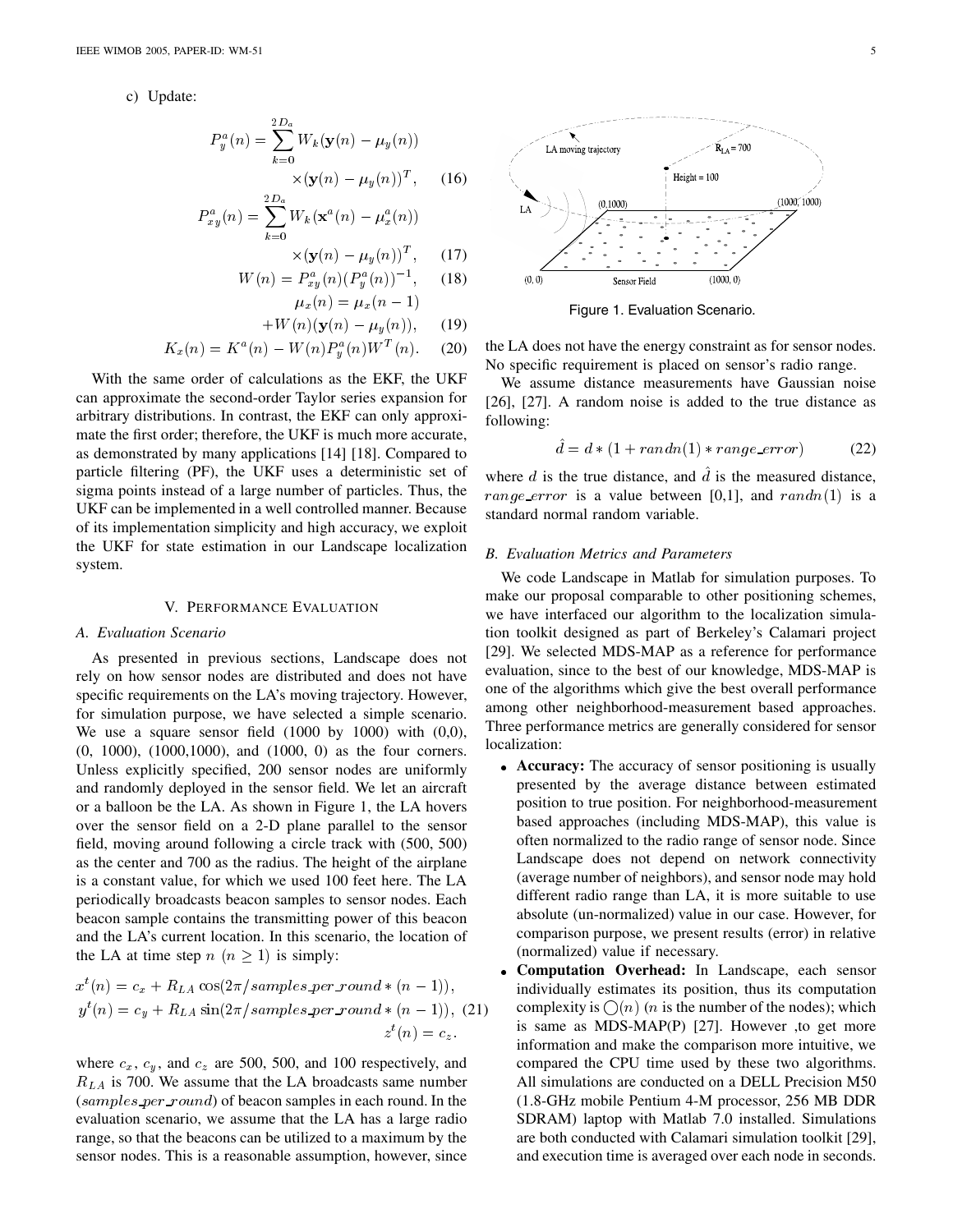

TABLE I COMPARISON OF LANDSCAPE AND MDS-MAP(P,R) IN AN EXAMPLE.



*Landscape yields better accuracy than MDS-MAP(P,R) for different range errors. MDS-MAP(P,R) highly relies on connectivity, while Landscape has almost constant accuracy with variant connectivity. The curves for Landscape are not horizontal lines simply because results are normalized to the sensor radio range R, which is adjusted to have variant connectivity.* 



Figure 3. Absolute Position Error vs. Range Error and Density.



Figure 4. CPU Time vs. Range Error and Density.

 **Communication Overhead:** Communications are generally more energy-consuming than computations [21]. One major advantage of Landscape is that it introduces zero sensor-to-sensor communication overhead. Our current simulations did not calculate the communications involved in MDS-MAP, however, obviously, it is at least  $\bigcirc$  (n).

Since MDS-MAP(P,R) generally achieves better accuracy than MDS-MAP(P) at the cost of higher computation overhead, MDS-MAP(P,R) is chosen as the reference when we evaluate the accuracy, while MDS-MAP(P) is chosen when we

investigate the computation overhead. For the scenario we investigated here, sensor nodes are assumed to be deployed on a 2-D plane. Thus in our simulations, the state vector is two dimensional:  $\{x_1(n), x_2(n)\}\$ . Since this is a static system, it is reasonable to set the process noise variance matrix with small values:  $Q = Diag(10^{-6}, 10^{-6})$ . And the variance matrix for measurement R is simply  $((range\_error)^2)$ .

In the following subsections, we vary different parameters, such as range error, density, number of beacon samples, network size, etc., to investigate how Landscape performs in terms of accuracy and computation cost.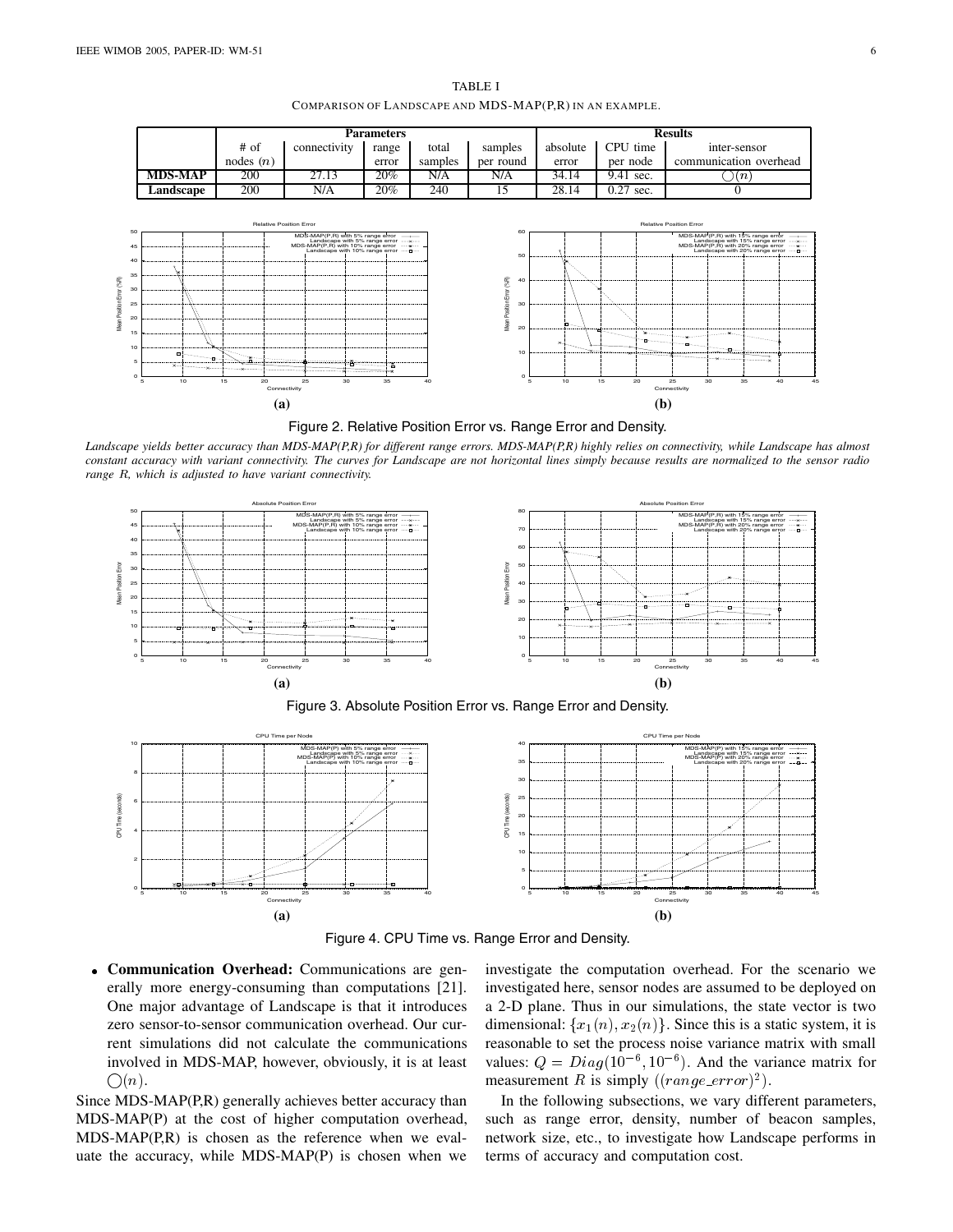#### *C. Results vs. Range Error and Density*

In this subsection, we investigate the performance of Landscape against various range errors. Landscape does not depend on the sensor density/connectivity, However, to compare it with MDS-MAP, we experimented with different density values by adjusting the radio range  $(R)$  of the sensor nodes, since the accuracy of MDS-MAP highly relies on sensor-tosensor connectivity. For the simulations with Landscape, we let LA broadcast 15 beacons per round and totally send out 240 beacons (in 16 rounds). We have used 10 anchor nodes for all the simulations of MDS-MAP. The results of this group of experiments are shown as Figure 2, 3 and 4. The accuracy of Landscape and MDS-MAP is compared in Figure 2 with normalized position error, and in Figure 3 with un-normalized position error. Figure 4 shows the average CPU time per node used by the two algorithms. In all three figures, charts labeled as (a) are for range error of 5% and 10%, while the charts labeled as (b) are for range error of 15% and 20%. As shown in these figures, Landscape outperforms MDS-MAP in accuracy for all the cases, while using much less CPU time than MDS-MAP. Landscape keeps a constant value of 0.27 second CPU time for each node, while for MDS-MAP, the averaged CPU time per node grows very fast when density is increased to reduce estimation errors. Table 1 compares MDS-MAP(P,R) with Landscape by listing the parameters and results for an example case.

#### *D. Results vs. Network Size*

We have conducted simulations on different network sizes to investigate the scalability of Landscape. Figure 5 shows the CPU time per node used by Landscape and MDS-MAP for test cases with different number of nodes. From Figure 4, we know that the CPU time per node of MDS-MAP increases rapidly with connectivity. In this experiment, we have kept a roughly constant connectivity (19.5 20.5) when we generates test cases. The range error was set as 10%. As shown in Figure 5, Landscape uses a constant CPU time for each node despite of the number of nodes and range error; while MDS-MAP introduces more computation cost on each node when network size increases or measurements have larger noise. Communication cost is at least as important as, if not more than, computation cost when scalability is evaluated. Landscape does not rely on interactive communications among sensors. Thus it is fully scalable in terms of this performance metric.

#### *E. Results vs. Irregularity*

Since the working of Landscape does not rely on neighborhood, it is insensitive to node density and network topology. In this subsection, we use some simple cases to demonstrate the robustness of Landscape to two kinds of irregularity: (1) nonuniform density; (2) irregular shape. As in previous sections, we still use MDS-MAP(P,R) as the reference. MDS-MAP(P,R) is a distributed algorithm, so it works well against moderate irregular situations. However, as a fundamental requirement to neighborhood based algorithms, it is necessary to keep certain



Figure 5. CPU Time per Node vs. Network Size.

level of connectivity everywhere to make them work well. Figure 6 shows the results of MDS-MAP(P,R) and Landscape for a case with non-uniform node density. In the figures, small circles represent the original location of sensor nodes, while small arrows point to the estimated positions. In this case, the nodes which are closer to the sensor field center have higher density than those which are further from the center. Although the average connectivity is as high as 26.8, estimated position of some nodes which are at the fringe of the sensor field has been drifted away with significant errors. Figure 7 presents the results for a case of irregular shape, in which sensor nodes were deployed in a triangular area with a node density of 12.0. MDS-MAP(P,R) worked well for most sensor nodes in this case, while some nodes at the corner got large errors since they have less connectivity than others. Landscape performed well for both cases, and in fact, it can work well against cases with more irregularity.

# VI. CONCLUSIONS AND FUTURE RESEARCH DIRECTIONS

This paper considers the sensor localization problem as a functional dual of target tracking. From this new perspective, we construct an on-line estimation method called Landscape for sensor localization with a localization assistant. The state information is obtained using the Unscented Kalman Filter. Our Landscape method has the following clear advantages: (1) It needs no inter-sensor and sensor-to-LA communications. It listens passively to the localization assistant. Because there is no communication overhead for localization purposes, little power and communication resources is consumed. (2) It is fully distributed, allowing high scalability to large networks. (3) It has high accuracy, and the algorithm is easy to implement with low computational complexity and low cost. (4) It is resistant to range errors, and is suitable for sensor networks with arbitrary density and topology. By experimentally comparing to the MDS method, Landscape demonstrated superior performance.

In our future research, we will extend the localization of static sensor network to that of slow-moving sensor network (compared to the speed of the localization assistant). We will investigate the situations where more complex LA moving trajectory can benefit. The performance of Landscape will be studied theoretically. We shall also investigate localizationbased protocols for enhanced resilience and data rate.